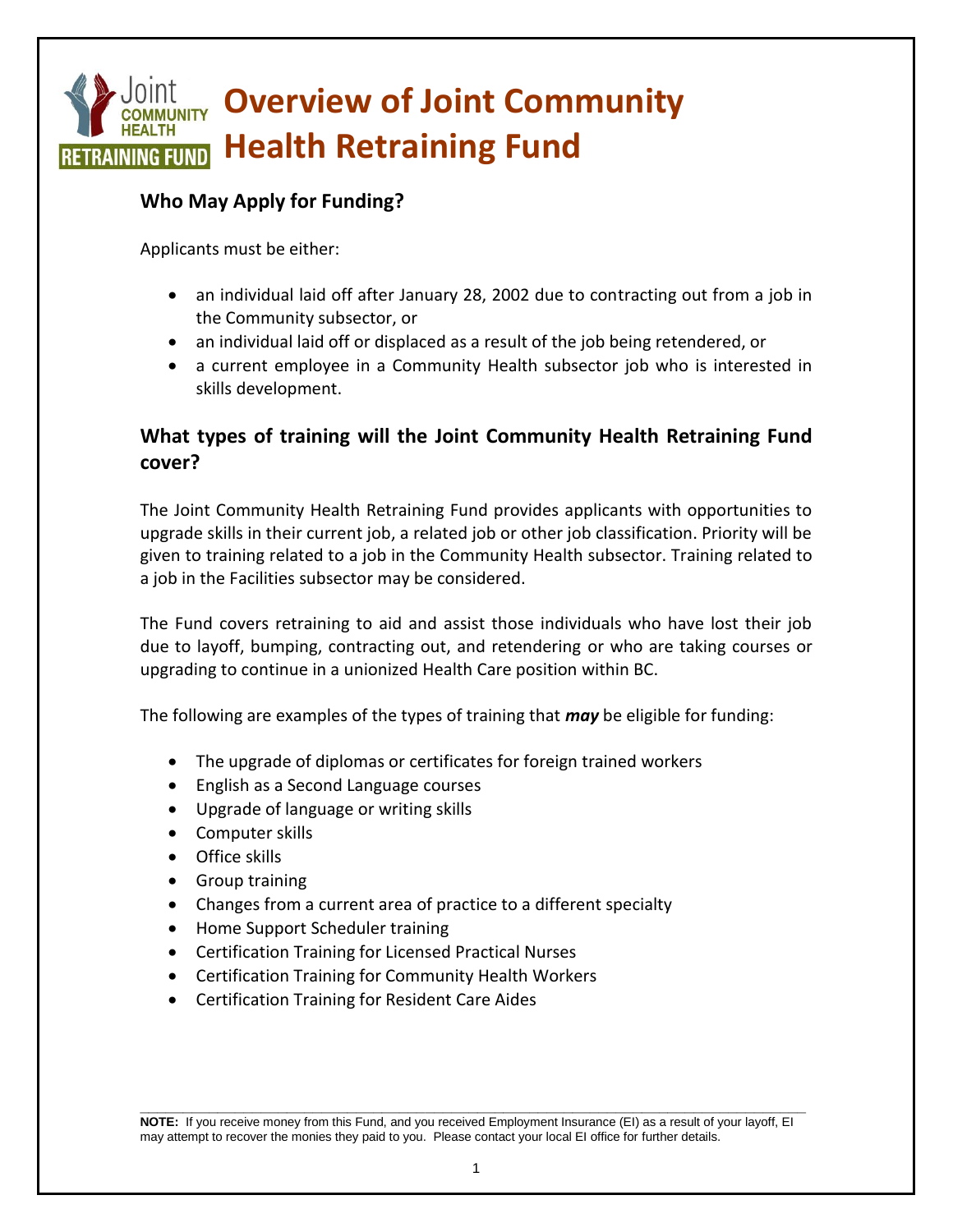The course/program should be taken at a British Columbia public post secondary college or institute, or a BC School District Continuing Adult Education program. Correspondence courses or courses at other institutions may be given consideration in exceptional circumstances.

# **What types of training will not be covered by the Joint Community Health Retraining Fund?**

- Conference and professional association meetings
- Self help, personal interest and leisure courses
- Courses leading to jobs outside the Unionized Health Sector
- Courses outside of BC

## **Will the Joint Community Health Retraining Fund reimburse for the total cost of training?**

The Joint Community Health Retraining Fund will reimburse course fees and materials to a lifetime maximum of \$5000. The actual amount you receive may not equal the total costs as it will depend in part on the number of applications received. You must successfully complete a first application before a second application will be accepted.

## **What documents should I include with my application?**

To apply for funding, you must complete an Application Form and include the following:

- a. If you have already completed your training:
	- Proof of registration in the training program
	- Proof of payment for the training program and course materials
	- Proof of successful completion of the training program
- b. If you are currently in a retraining program or applying for courses that have not started:
	- Proof of acceptance or registration for the training program
	- Proof of any payment already made for the training program or course materials

In addition, **ALL** applicants must include a Confirmation of Employee Status.

**\_\_\_\_\_\_\_\_\_\_\_\_\_\_\_\_\_\_\_\_\_\_\_\_\_\_\_\_\_\_\_\_\_\_\_\_\_\_\_\_\_\_\_\_\_\_\_\_\_\_\_\_\_\_\_\_\_\_\_\_\_\_\_\_\_\_\_\_\_\_\_\_\_\_\_\_\_ NOTE:** If you receive money from this Fund, and you received Employment Insurance (EI) as a result of your layoff, EI may attempt to recover the monies they paid to you. Please contact your local EI office for further details.